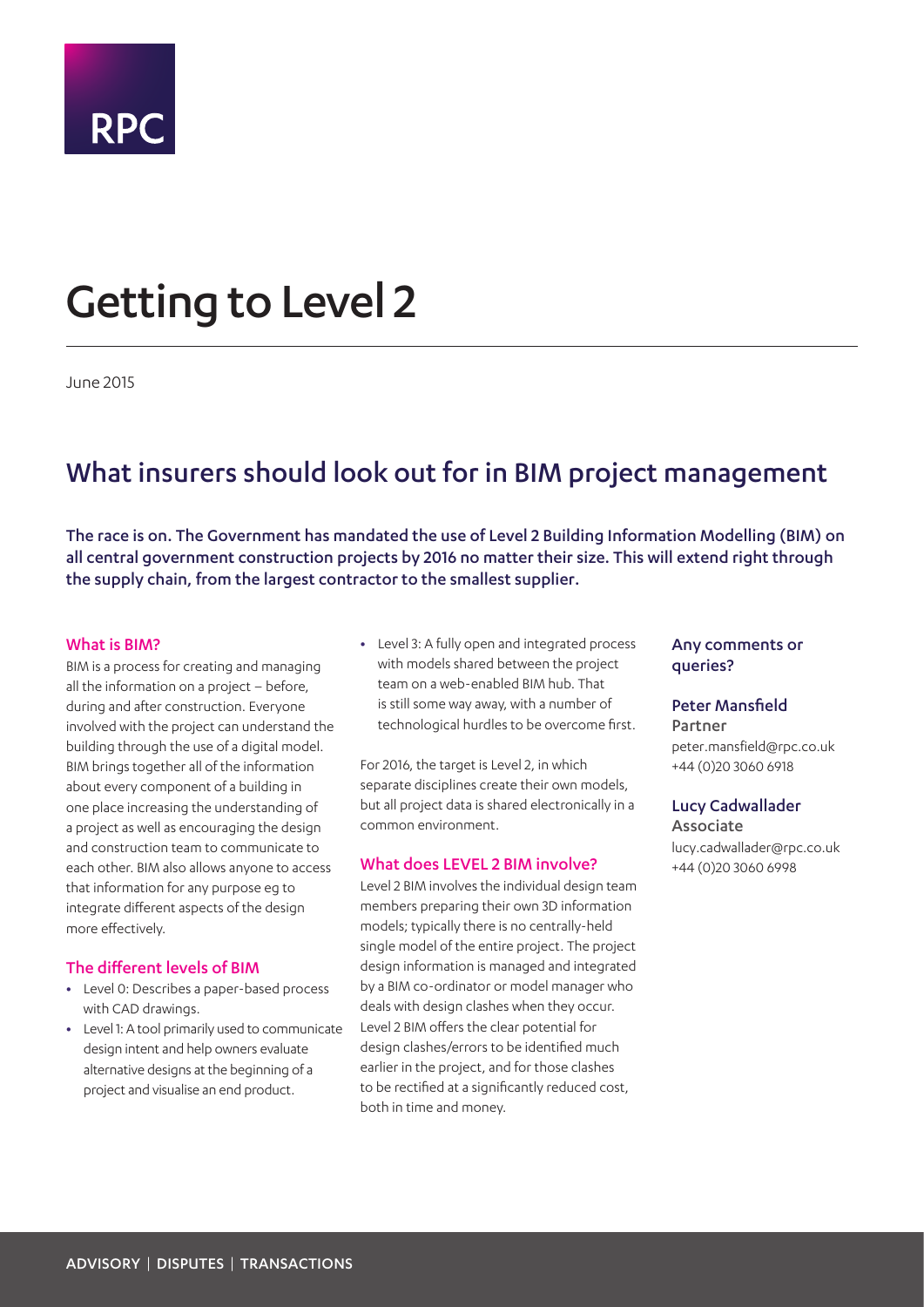The Construction Industry Council issued three BIM related documents:

- **•** "BIM Protocol" summarises the key areas of risk which professional indemnity insurers associate with Level 2 BIM and suggests what professionals can do to manage those risks
- **•** "Best Practice Guide for Professional Indemnity Insurance When Using Building Information Models" recommends that first involvement in a BIM enabled project should be disclosed to professional indemnity insurers, along with the terms on which BIM related services are to be provided
- **•** "Outline Scope of Services for the Role of Information Management" creates a specific non-design role of Information Manager (separate from the role of BIM co-ordinator). The Information Manager manages the process of information exchange and is responsible for the security of the BIM model.

### The effect of Level 2 BIM on the Professional Indemnity Insurance market

BIM should reduce risk because clashes and other issues should more readily be identified during the pre-construction phase. Consequently, this should reduce the amount of insurance premiums and fewer claims are expected. However, a consultant may still be liable for the delays or costs of any necessary redesign caused by its failures, although this should be relatively inexpensive in comparison to a design issue being detected during construction.

There are some issues which need to be considered:

**•** it is important that the construction manager informs their broker if they become engaged in a BIM project for the first time to ensure that insurers are aware and there are no particular policy terms or conditions that could be an issue

- **•** some smaller construction operations may not undertake the required BIM training due to its costs. However, if they do adopt BIM, could the smaller construction operations be a higher risk based on their lack of knowledge and therefore subject to a higher insurance premium?
- **•** the services provided by a BIM co-ordinator or model manager should fall within the Professional Activities and Duties definition of the PI policy. However, a condition of cover is that the professional activities and duties must be undertaken by a professionally qualified person (usually a chartered construction professional), or a technical person having not less than five years relevant experience. The experience has to be relevant to the activity undertaken so a person with five years construction site experience may not be experienced in design co-ordination. It is unlikely at this stage of BIM that many BIM co-ordinators have that level of experience
- **•** the bigger, more complex the project, the more difficult it will be to establish which individual within the project is liable. This will become more of a concern if and when Level 3 BIM is introduced as there will be a need for full traceability and restricted access requirement to be able to identify at a later date who made any changes and when
- **•** Are there new insurance products available that work better with BIM? For example, the Government aims to promote single project insurance for its BIM projects.

#### The future

At this stage the insurance market response seems to be that Level 2 BIM should not pose any serious difficulties in terms of policy response. Providing the insured uses a recognised industry process for BIM

RP(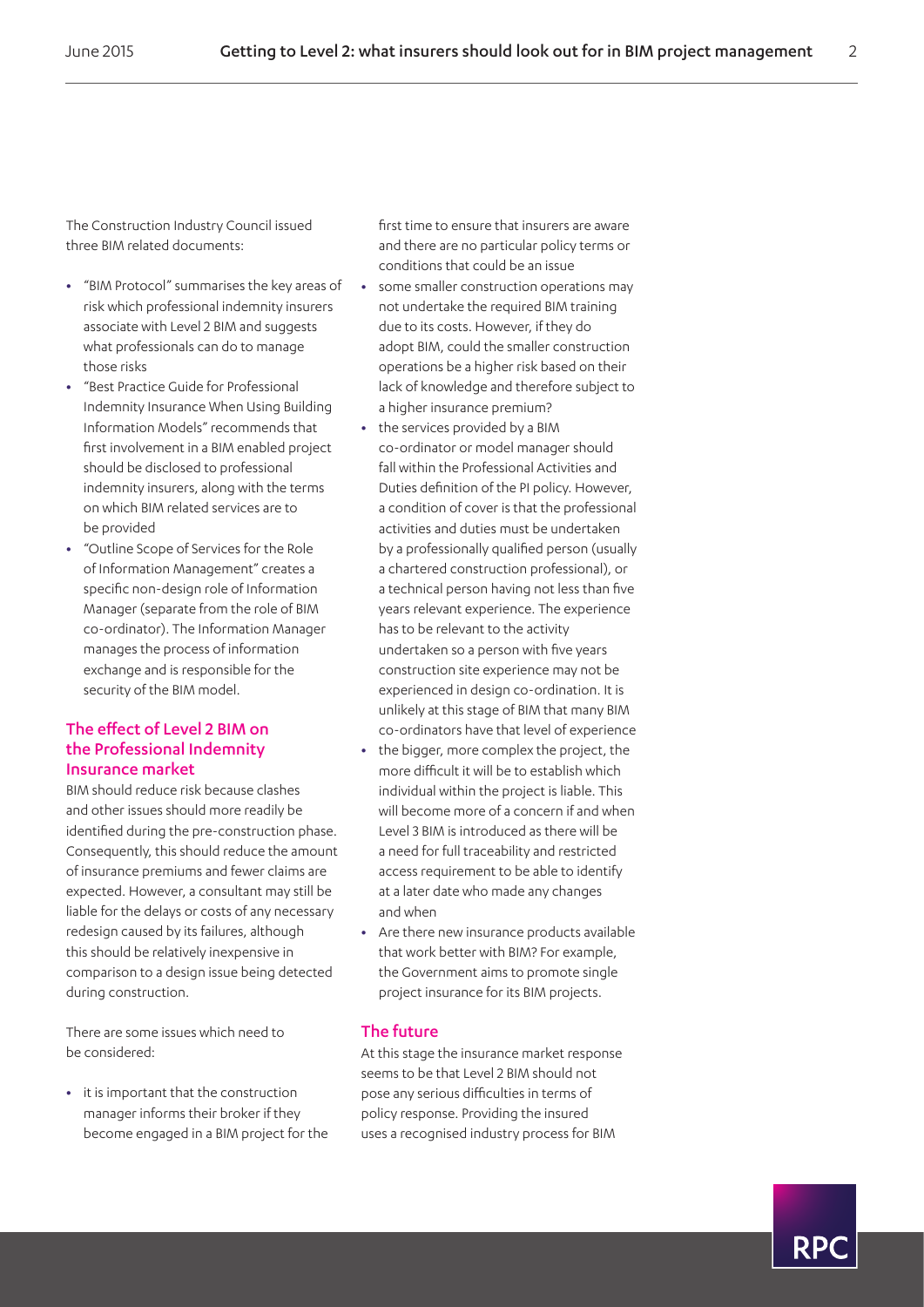management when adopting Level 2 BIM and further, the insured has notified their broker/insurer that they have become engaged in a BIM project, no serious issues should arise.

It is believed that the Government mandate of achieving Level 2 BIM on central government projects by 2016 is unachievable. When Level 2 BIM is introduced, no doubt Level 3

BIM will follow shortly which we anticipate will be a different ballgame as far as risk analysis comes in.

#### Key points

- **•** The insured must notify brokers or insurers that they have become involved in a BIM project.
- **•** The insured must use a recognised industry process for BIM management (see document PAS 1192-2:2013).
- **•** Refer to the BIM Protocol for guidance.